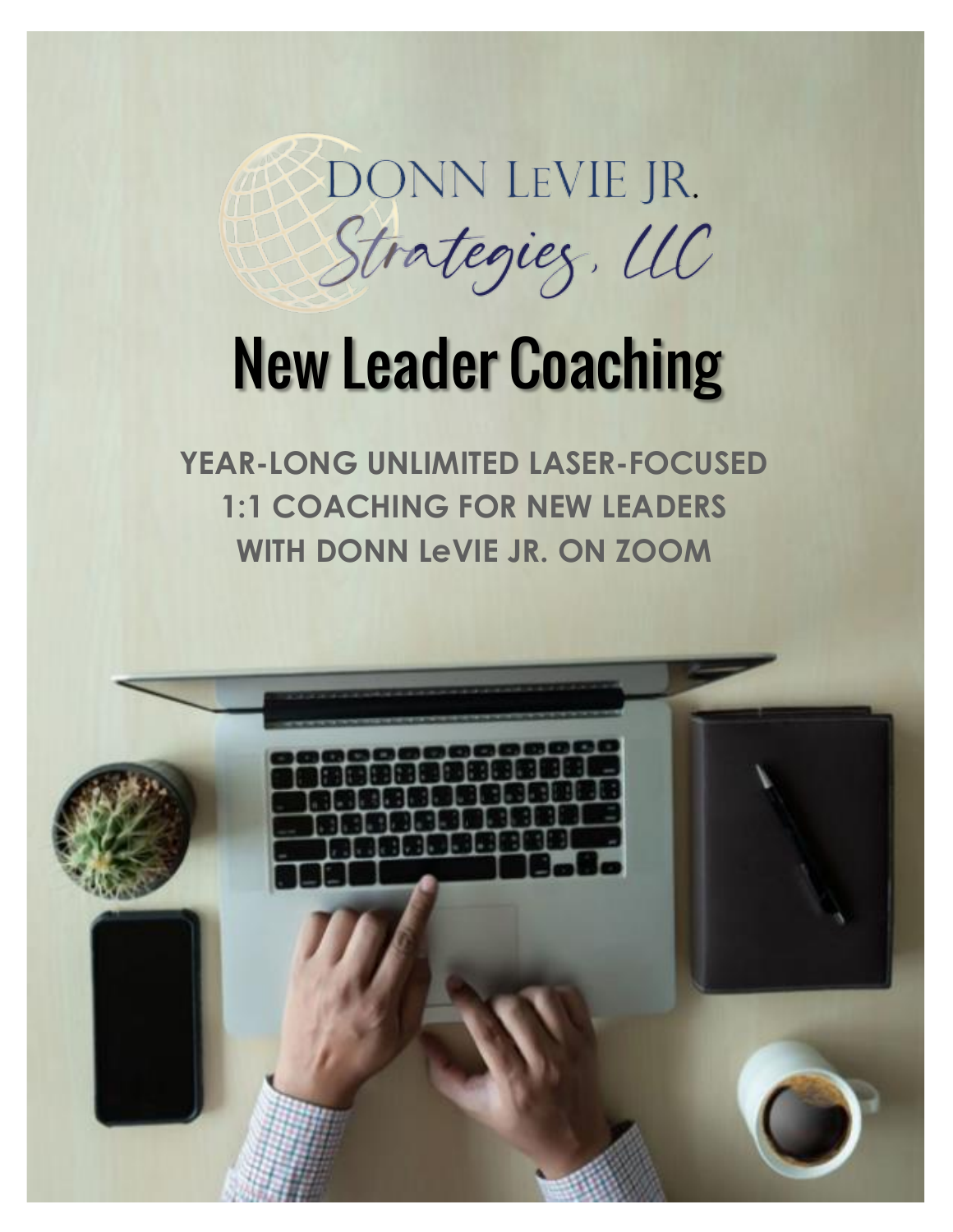

Year-long, Unlimited 1:1 New Leader Coaching Program via Zoom

# What is the year-long New Leader Coaching Program?

The year-long program helps you accelerate your career and leadership advancement and is specifically for new leaders. Enrollment is limited to 20 clients at a time. **There is currently room for 10 new clients.**

#### How does the program work?

Once enrolled, you'll have your initial coaching session (30 minutes) through Zoom with Donn. Subsequent coaching calls are 15 minutes long. You will receive brief assignments to complete during your call (watching short videos, reading articles, a few short written assignments, self-assessments) based on your objectives and goals. You'll also receive a recording of the Zoom call.

After you complete the brief assignments, **only then** can you schedule your next coaching call with Donn. Every quarter, you'll have a 30-minute "course correction" call with Donn to ensure your progress is on track with your stated objectives or to make any course corrections as needed.

#### Are assignments time consuming or difficult?

No, not at all. You don't have to turn in assignments, but they will help you during the next coaching check-in/Q&A session and get the most of the coaching arrangement. Assignments are not difficult or long, but in many instances you'll be challenged to dig deeper to uncover root causes of issues, problems, or "career inertia" to help identify obstacles in your pathway to greater leadership success.

#### How much can we do in a 15-minute coaching call?

Good question! The 15-minute coaching call is for quick responses to one or two questions or issues, and to check in with your progress with assignments. The real progress happens between coaching calls completing the assignments or putting into practice Donn's coaching advice.

# Do I have an assigned weekly call-in slot?

No, there are **no** assigned weekly coaching sessions; in fact, the best use of Donn's expertise is when you need it throughout the vear-long, Unlimited 1:1 New Leader Coaching

Program via Zoom

# ENROLL TODAY! SEATS ARE LIMITED AT THE 50% DISCOUNT!

 $\mathbf{r}$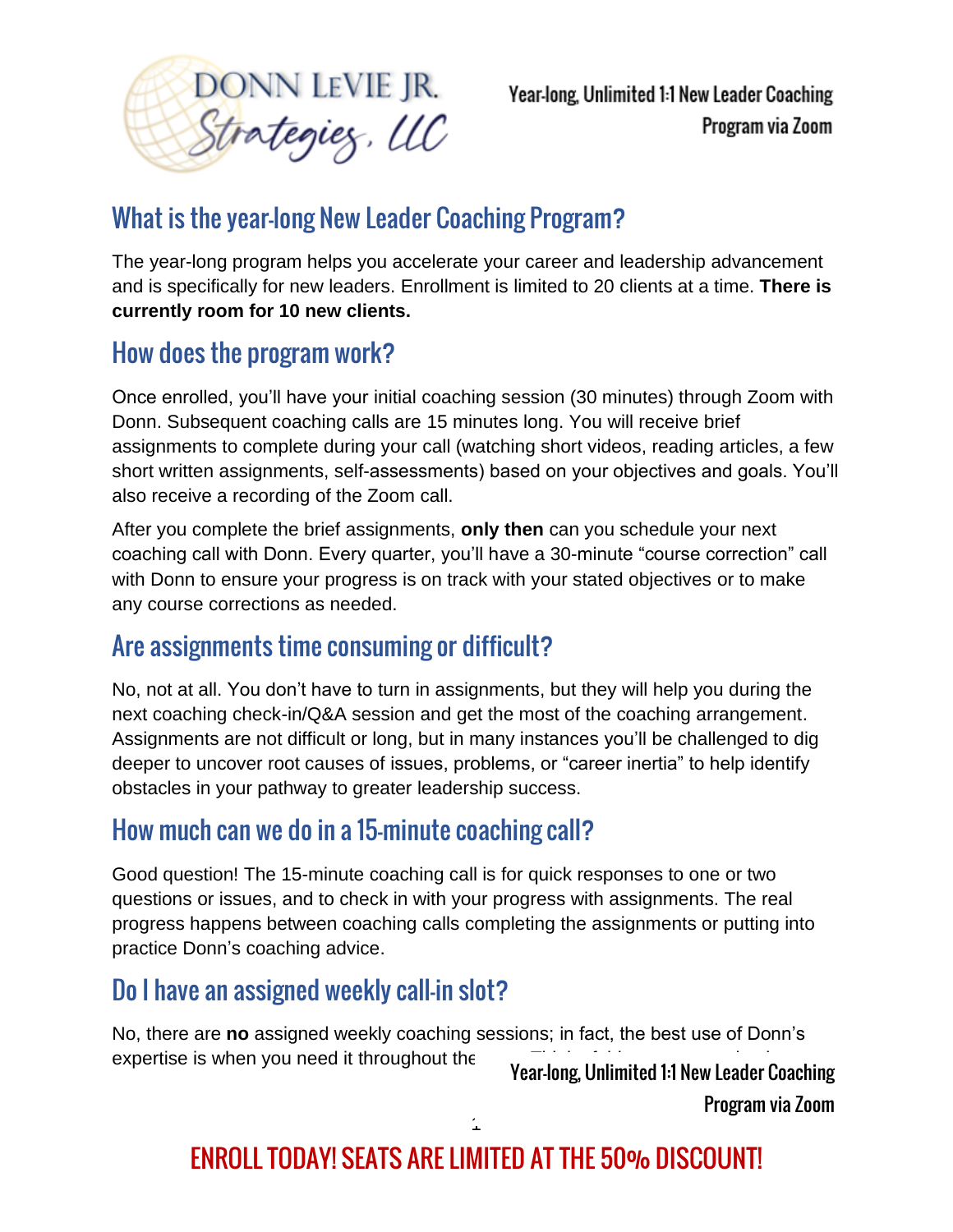

Donn on retainer for a full year to help you work through personal challenges, deal

with project issues, or provide advice on career strategies as you step into a leadership role.

# What coaching areas are offered in this program?

This coaching program does **not** address specifics of your technical expertise but is designed to build leadership soft skills.

#### When can I schedule my Zoom coaching calls?

Because of Donn's other consulting projects, speaking engagements, and training commitments, the available days and times for Zoom coaching calls are available on Donn's booking calendar **[here.](https://www.calendly.com/donn-1)** Fifteen-minute coaching calls won't interrupt your workday at all. For clients in other countries, **[contact Donn](mailto:donn@donnleviejrstrategies.com?subject=Coaching%20for%20ACFE%20Members%20in%20Other%20Countries)** to determine a time that will work for both of you. Donn does not take calls on Friday, Saturday, or Sunday. **Come to the call prepared ready to discuss your question, challenge, or problem.**

#### How much is the investment for the program?

Normally, investment in this program is \$3,995.00 but for a limited time (until 10 people sign up), the **program is discounted 50% to \$1995.00** for a full year of coaching.

#### Is there a guarantee?

There are **two guarantees** with this program. First, if you do the work, you will be successful. Second, if after the first 30-minute call with Donn it doesn't appear the program will be a good fit for you, or both you and Donn agree you won't be able to work together for whatever reason, **your investment will be refunded immediately.**

There are no refunds after the first 30-minute call if you move ahead with the year-long program.

#### Is this program only available for people in the U.S.?

No, the program is available to clients in all geographies. All Zoom coaching calls and assignments will be in English.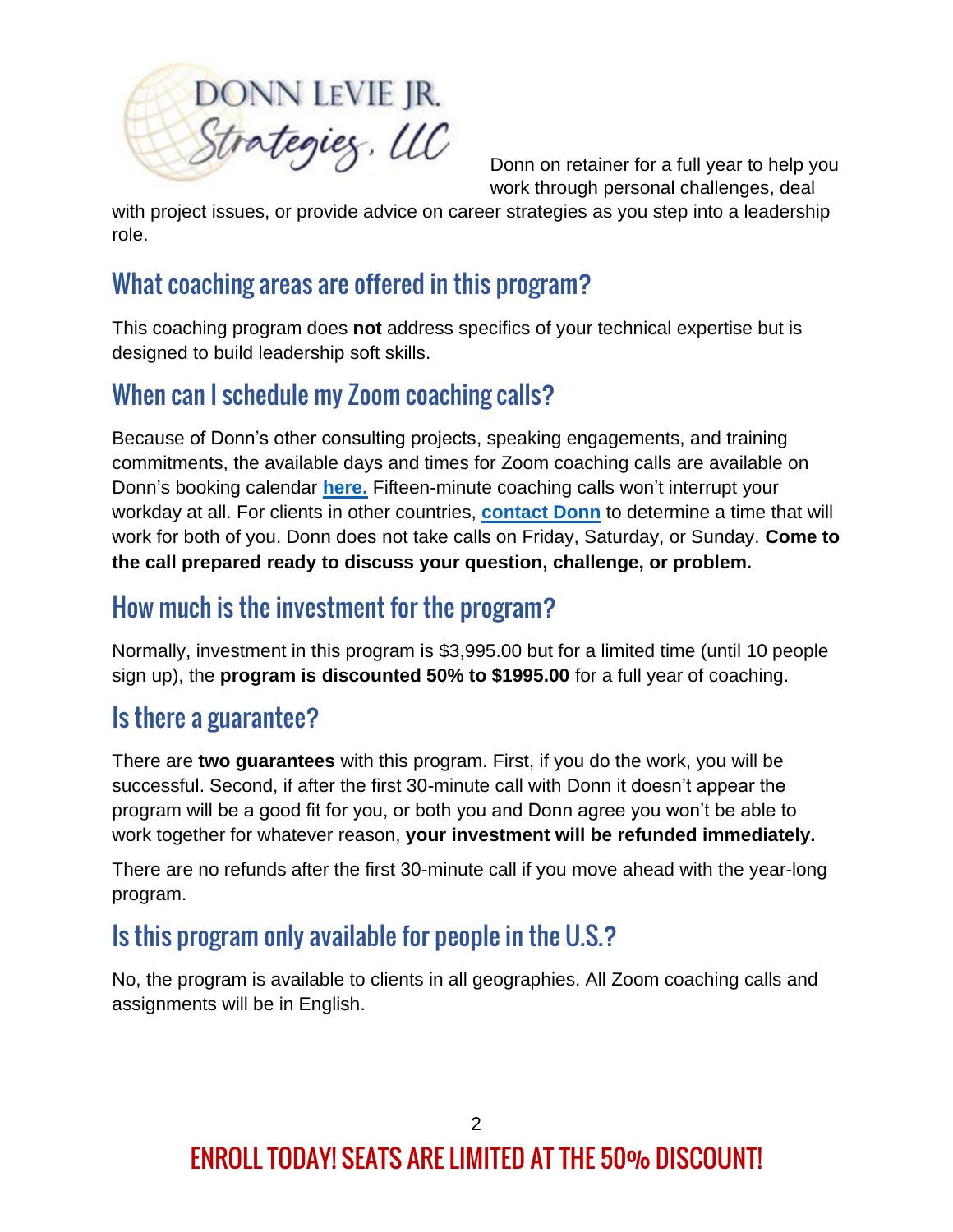

# How can Donn offer a year's worth of coaching for less than \$2,000?

Good question! While Donn focuses most of his more comprehensive coaching programs with executive-level leaders, he wants to give new leaders the opportunity to tap into his three-plus decades' experience and insight leading people and projects.

The brief Zoom calls and assignments are designed to help new leaders get their "wheels up" in their new role, and not overwhelm them with advanced strategies or techniques that are better suited for senior-level executives involved with higher-level strategic objectives. **This program is a STEAL when Donn's 90-day Executive Influence Excelerator program clients pay \$15,000 for 3 months**!

#### What if I'm already in a senior leader/executive position and I really need some focused executive coaching…

This program is **NOT** for you if you are an experienced senior leader. If you need more of Donn's time, expertise, and accountability, he does offer Executive/Leader Influence coaching program options. The **[Leadership Influence Excelerator®](https://www.donnleviejrstrategies.com/executive-coaching-1-1-details)  [Coaching/Mentoring program](https://www.donnleviejrstrategies.com/executive-coaching-1-1-details)** is a 90-day virtual 1:1 program over Zoom.

Donn offers quarterly **Executive V.I.P. [\(Value, Influence, and Performance\) Day](https://www.donnleviejrstrategies.com/vip-days-details)**s options for individual executives or their teams.

The **[Senior Leadership Growth Consult and Action Plan](https://www.donnleviejrstrategies.com/leadership-growth-consult-details)** is an assessment-based program that provides an outside perspective, new clarity, and a plan for taking your leadership and personal brand to the next level. This one-hour consult discusses Donn's proven 9-step process that delivers customized insights and immediate action steps for you and includes one follow-up Zoom call one month later.

#### What if I need to call Donn with a question?

Due to Donn's busy schedule, he will respond **via email only** to questions.

#### How do I get started?

To get started:

- **(1) Click on this [link,](https://app.paythen.co/company/donn_levie_jr_strategies_llc/plan/3mkrhuu5a8)**
- **(2) Submit payment**
- **(3) Schedule your initial [30-minute coaching call](https://www.calendly.com/donn-1) with Donn.**

# ENROLL TODAY! SEATS ARE LIMITED AT THE 50% DISCOUNT!